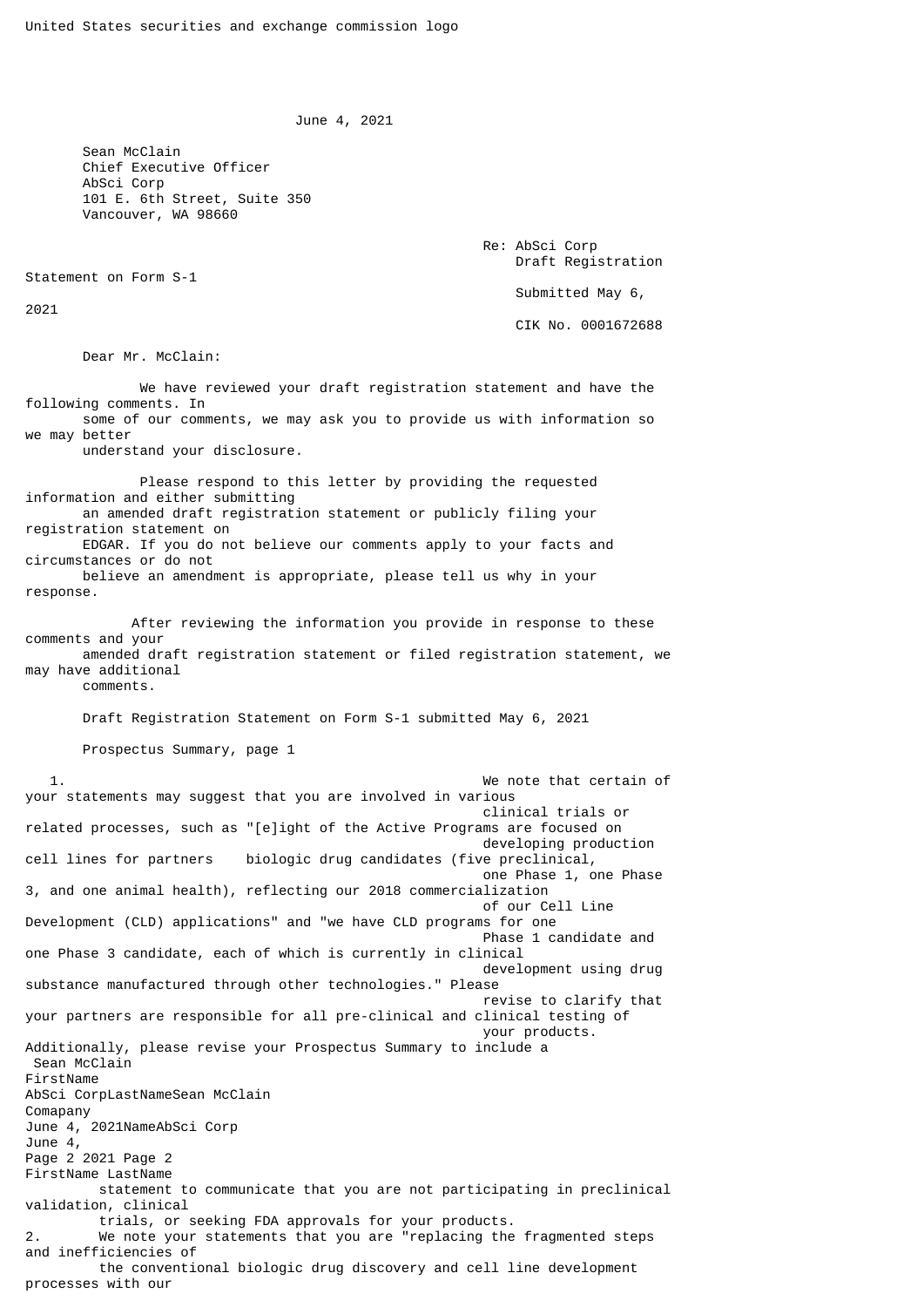fully integrated, end-to-end platform designed to create new and better biologics and accelerate their advancement into clinical trials and ultimately into the marketplace where they can serve patients," that your platform allows you to "to expand biological possibilities and generate proteins intractable to produce with other technologies to ensure the best drug candidates have the opportunity to become therapeutic realities for patients," and that "[proteins'] commercial applications extend far beyond the realm of therapeutics and into other industries including materials science, industrial chemicals, cosmetics, synthetic foods, and agriculture." Please provide a factual basis for these statements or characterize each statement as your belief. 3. Clarify your disclosure where you state that you are "positioned to negotiate" license agreements with potential downstream milestone payments and royalties. If there is no assurance that such arrangements will be agreed upon, please revise to state as much or remove this language. In this regard, tell us why you believe it is appropriate to include them in the definition of "Active Programs" if no contractual arrangement for future future licensing revenues has been entered into. Risk Factors General Risk Factors, page 61 4. We note risk factors starting on 63 related to being an emerging growth company. As you have elected to avail yourself of the extended transition period for complying with new or revised accounting standards under Section  $102(b)(1)$  of the JOBS Act, please provide a risk factor explaining that this election allows you to delay the adoption of new or revised accounting standards that have different effective dates for public and private companies until those standards apply to private companies. Also, state that, as a result of this election, your financial statements may not be comparable to companies that comply with public company effective dates. Market and Industry Data and Forecasts, page 69 5. We note your statement that you "obtained the industry, market and competitive position data used throughout this prospectus from our own internal estimates and research, as well as from independent market research, industry and general publications and surveys, governmental agencies and publicly available information in addition to research, surveys and studies conducted by third parties, including market information from April 2021 Evaluate Pharma data." Please identify the parties that conducted the independent market research and the third parties the conducted the surveys and studies, file a consent for the information attributed to them, or tell us why you are not required to do so. Refer to Securities Act Rule 436. Sean McClain FirstName AbSci CorpLastNameSean McClain Comapany June 4, 2021NameAbSci Corp June 4, Page 3 2021 Page 3 FirstName LastName COVID-19 Pandemic, page 83 6. We note that you "experienced delays in technology development activities due to supply chain interruptions related to diversion of personal protective equipment and biotechnology research and biomanufacturing supplies to healthcare

organizations and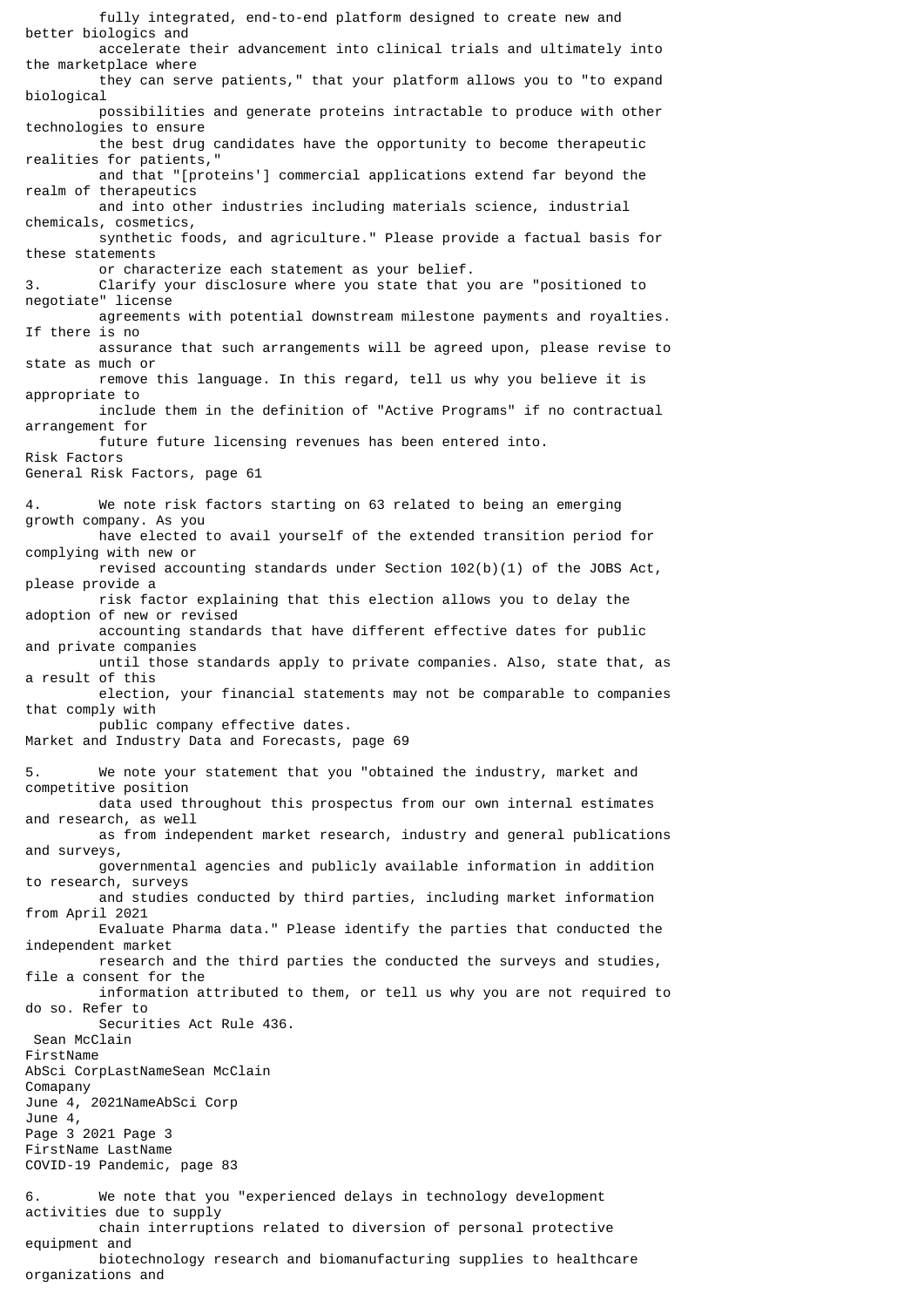COVID-19 vaccine developers." If possible, please quantify the costs associated with the delays due to COVID-19 and disclose whether you are still experiencing any such delays. Key Factors Affecting Our Results of Operations and Future Performance, page 84 7. Clarify what proportion of your technology development agreements anticipate that your partners will elect a license or enter into license agreement following the completion of your technology development activities. Revise to specify what you mean when you say that such agreements "anticipate" the election or entry into a license agreement. If there is no assurance that any of your partners will enter into such agreements, please state as much. Management's Discussion and Analysis of Financial Condition and Results of Operations Results of Operations, page 87 8. Please expand and revise your discussion under Results of Operations to provide a more detailed analysis for each material quantitative change in operating measures from period to period. While you discuss certain factors to which changes are attributable, you do not discuss and analyze known material trends, events, demands, commitments, uncertainties, and related underlying reasons or drivers. For example, you attribute the increase in technology development revenue to an increase in the number of technology development agreements and the achievement of additional project-based milestones under such agreements. However, you do not discuss the uncertainties of the timing of payments under your technology development and other partner agreements as they are subject to the achievement of project milestones and your partners decisions to initiate or continue the technology development work. On a related matter, please revise to quantify factors to which changes are attributed. For example, you disclose that the increase in research and development expenses is primarily attributable to increased headcount, and related personnel costs, allocation of facility overhead, and increased purchases of necessary consumables, but do not quantify those impacts. For guidance, refer to Item 303 of Regulation S-K. Liquidity and Capital Resources Cash Flows, page 91 9. You disclose that the increase in cash used in operating activities was primarily attributable to the increase in net losses and changes in net working capital. Please Sean McClain AbSci Corp June 4, 2021 Page 4 expand your discussion to disclose the material factors that impact the comparability of operating cash flows in terms of cash and quantify each factor indicated, so that investors may understand the magnitude of each. Your discussion should focus on factors that directly affect cash, and not merely refer to net losses, which are recorded on an accrual basis. Refer to Item 303(b) of Regulation S-K. Limitations of existing approaches, page 105 10. Clarify the source of the information you provide here with respect to the quantified information you provide about conventional fragmented approaches. This comment also

applies to the various depictions you offer under "Advantages of our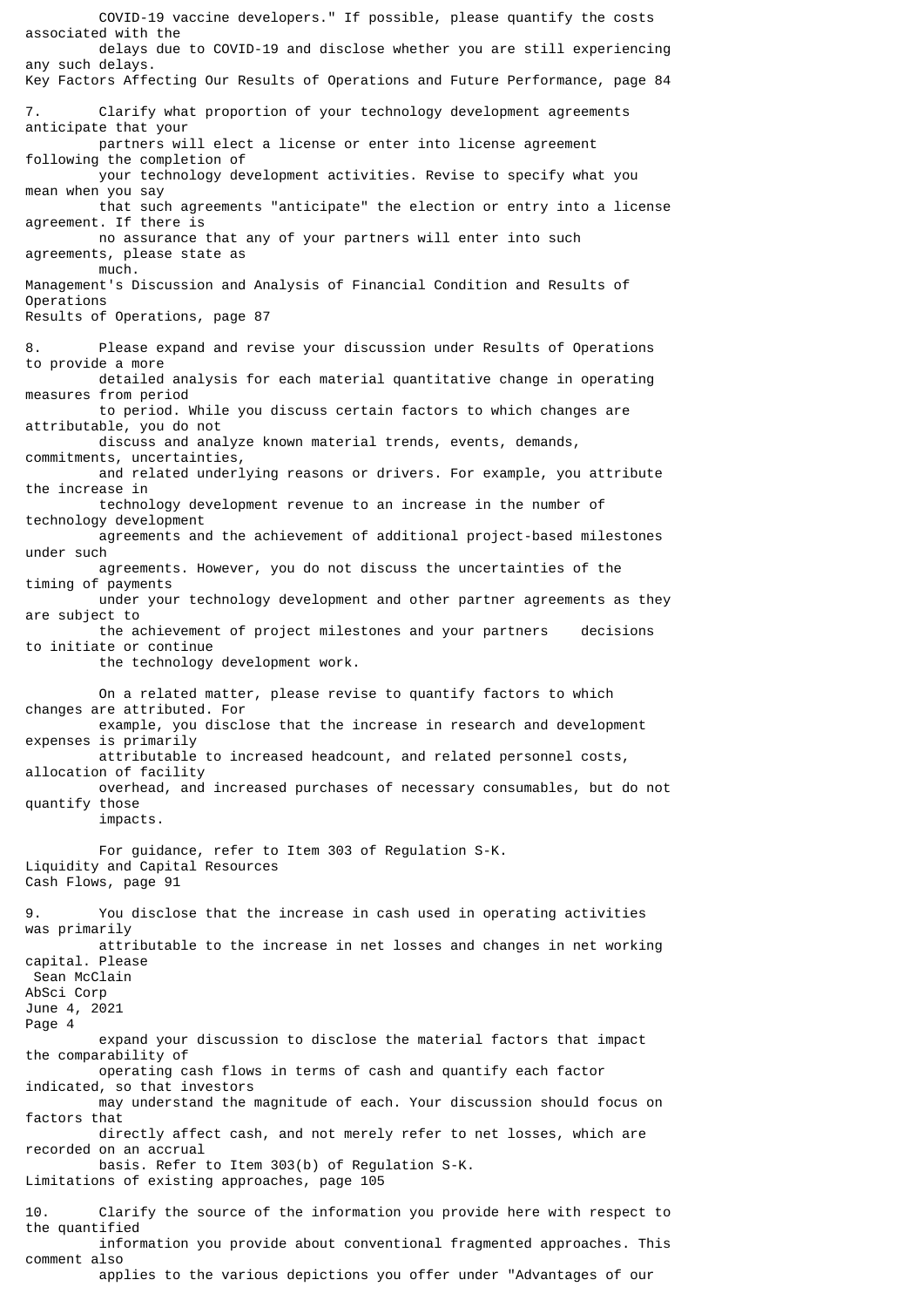Integrated Drug Creation Platform." Intellectual Property, page 127 11. Please disclose the type of patent protection that you have for each of your patents. Material Agreements, page 129 12. We note your statement on page 2, that your current partners include three of the top 20 pharmaceutical companies based on 2020 global revenues, on page 22, that your top 2 partners accounted for 77% of your revenue and that you enter into Technology Development Agreements with each of your partners. Please revise your disclosure to include the material terms of the Technology Development Agreements. Notes to Consolidated Financial Statements Note 2. Summary of Significant Accounting Policies Fair Value of Financial Instruments, page F-7 13. You disclose that the carrying values of certain financial instruments, including the long term debt, approximate fair value. Please revise to provide all the disclosures required by ASC 825-10-50-10.<br>14. Your financial instr Your financial instruments include a Fee in lieu of Warrant Liability. Please tell us, in sufficient detail, what this represents, how it was accounted for, and the related dollar amount, including the financial statement line item in which it is recorded. Revenue Recognition, page F-8 15. Please tell us your consideration of disclosing disaggregated revenue recognized from FirstName LastNameSean McClain contracts with customers into categories that depict how the nature, amount, timing, and Comapany NameAbSci uncertainty Corp and cash flows are affected by economic factors. Refer to ASC of revenue June 4,606-10-50-5. 2021 Page 4 FirstName LastName Sean McClain FirstName AbSci CorpLastNameSean McClain Comapany June 4, 2021NameAbSci Corp June 4, Page 5 2021 Page 5 FirstName LastName Exhibits 16. We note your disclosure on page 32 that Sartorius AG supplies you with systems and related equipment and consumables, which are "critical" to to your business and that you are "materially reliant" on the liquid handling robotics and associated consumables produced solely by Hamilton Company. We also note your disclosure that "[a]ny disruption in the supply chain for these products would materially affect our business." Please file the supply agreements with Sartorius AG and Hamilton Company as exhibits. Refer to Item 601(b)(10) of Regulation S-K. You may contact Stephen Kim at (202) 551-3291 or Rufus Decker at (202) 551-3769 if you have questions regarding comments on the financial statements and related matters. Please contact Cara Wirth at (202) 551-7127 or Mara Ransom at (202) 551-3264 with any other questions.